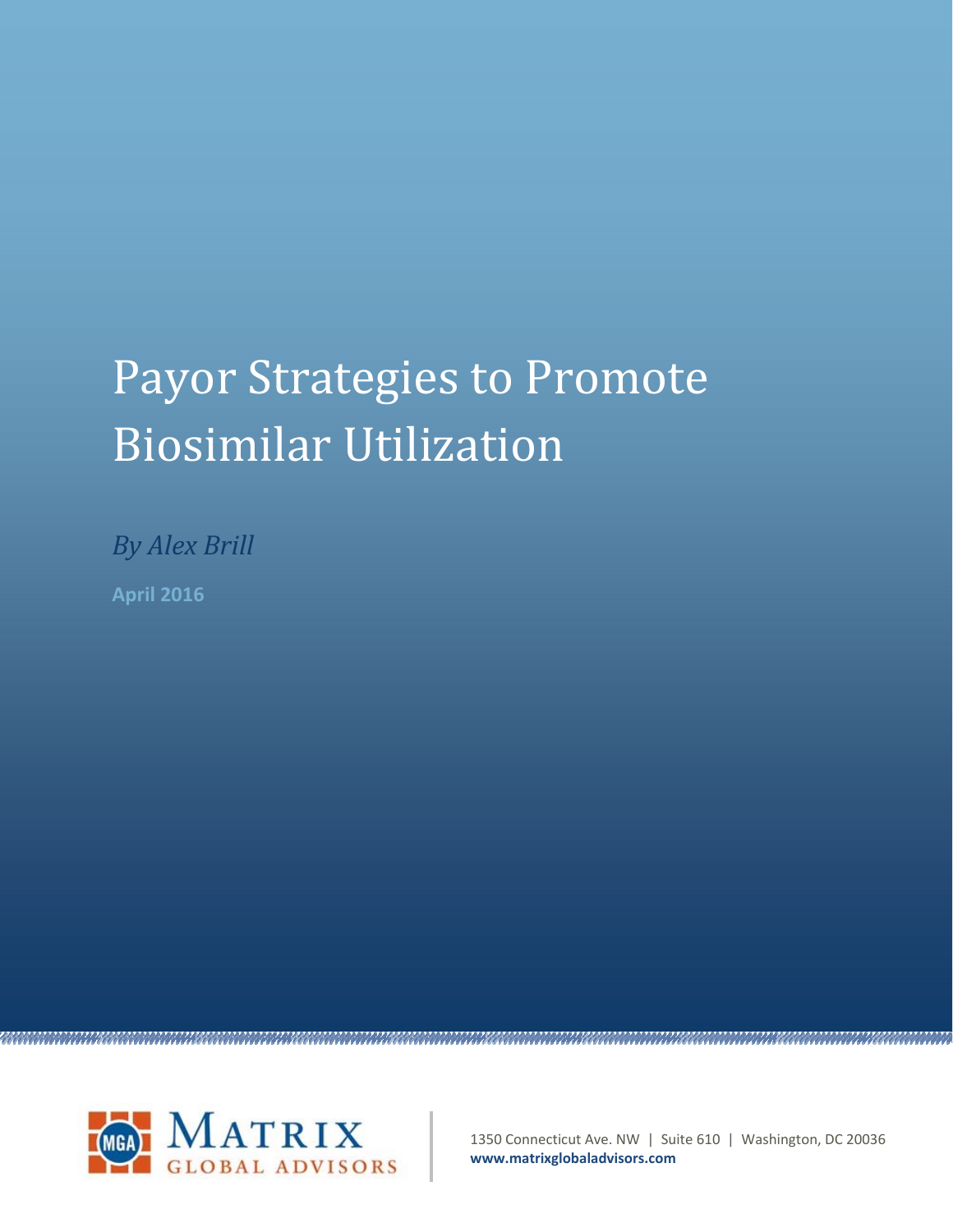# **EXECUTIVE SUMMARY**

Biologics are among the most expensive drugs available and represent a large and increasing share of U.S. drug spending. Biosimilars, less expensive copies of these highly complex pharmaceuticals, are just beginning to enter the U.S. market, but a robust biosimilars industry that yields maximum benefit for patients is far from certain. Because biosimilar utilization can be significantly facilitated by physicians, the full potential of biosimilars in the United States will be realized more quickly if doctors embrace their use. In light of this, a carefully constructed physician incentive from public and private payors could boost biosimilar utilization significantly, benefitting patients and the health care system as a whole.

Public and private health care payors have long employed coverage and reimbursement strategies geared toward patients and providers in pursuit of containing costs and improving health care outcomes. In some areas of health care that are less patient‐driven, beneficiary cost may be disconnected from treatment decisions because patients' financial concerns are not foremost in physicians' minds when discussing treatment options with patients. Biosimilar utilization will likely fall into this category. To overcome this disconnect, policymakers and payors should encourage better alignment between patients' financial concerns and physicians' approach to presenting treatment options. This would be in keeping with recent payment reforms that reward providers who meet outcome metrics that improve quality and save money.

When a U.S. pathway for biosimilars was established in the Affordable Care Act in 2010, biosimilars were expected to bring substantial savings to the U.S. health care system. These products have been available for nearly a decade in Europe, where biosimilar prices average 10–35 percent lower than reference product prices. However, as time has passed, uncertainty about the robustness of the U.S. biosimilars market has grown. Some experts still predict large biosimilar savings, but others are tempering expectations. Existing policies that have been successful in encouraging generic drug utilization likely will not apply to biosimilars. And previous research I conducted found that moderate competition for blockbuster biologics is feasible, but a large number of biologics (and thus a significant share of spending) may escape the positive competitive pressures brought by biosimilars.

Therefore, it is all the more important to implement policies to encourage biosimilar utilization. Policymakers and payors could, in a manner similar to how some payors promote increased generic utilization, encourage physicians to use biosimilars, by rewarding them for doing so. It would, of course, be necessary to construct biosimilar utilization incentives to ensure that they serve their intended purpose. In addition, the legal and ethical implications of incentives would need to be carefully considered. But, considering the cost savings that biosimilars could offer to patients and taxpayers, it is well worth the effort to create well‐crafted incentives.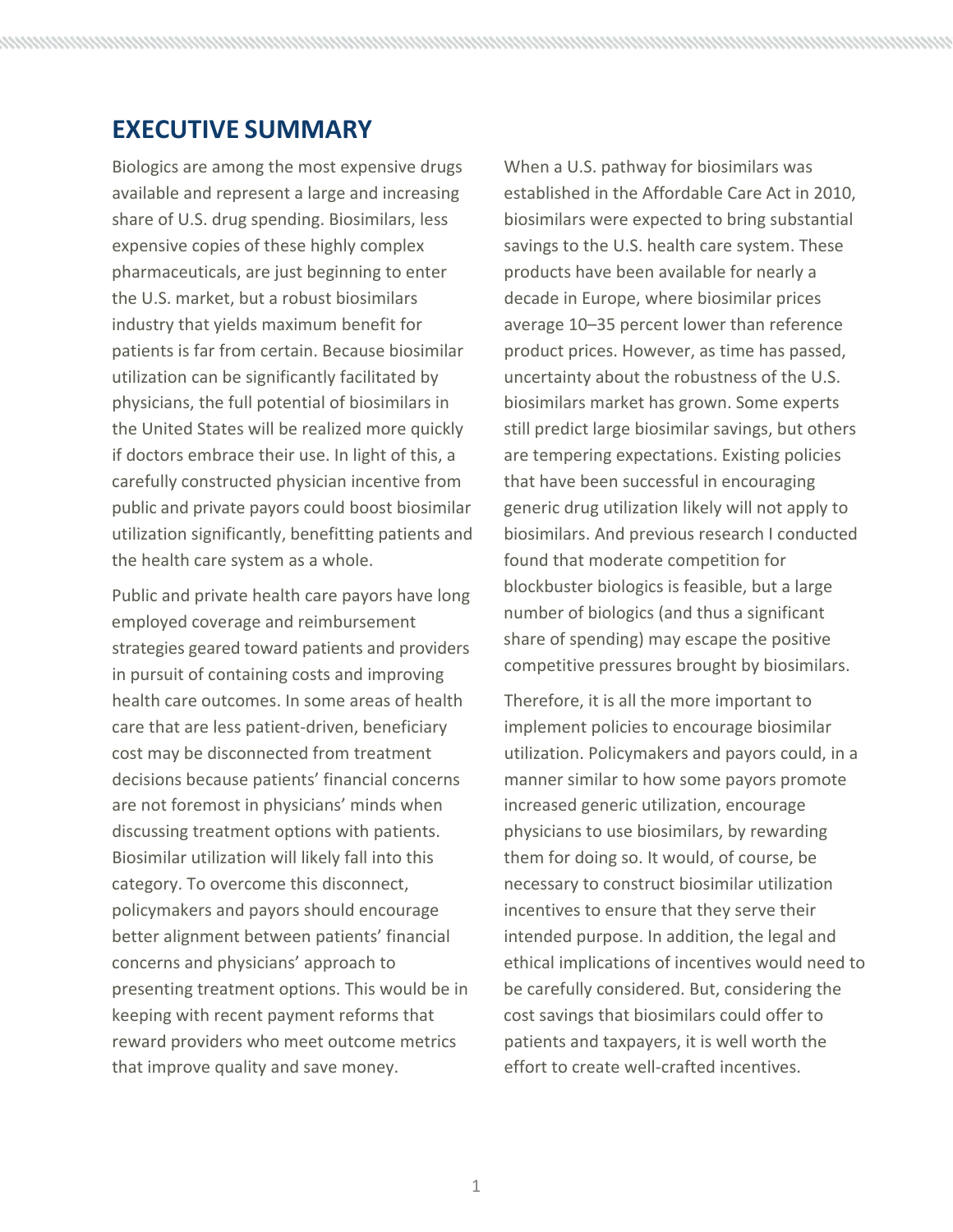## **INTRODUCTION**

Public and private health care payors have long employed coverage and reimbursement strategies in pursuit of the dual purpose of containing cost growth and improving health care outcomes. On the provider side, this includes transitioning from fee-for-service to pay-for-performance reimbursement as well as episodic bundles. On the patient side, payors use tiered copays, deductibles, and other strategies to help patients understand the cost of health care and encourage them to seek efficient treatment. In some areas of health care that are less patientdriven, consideration of beneficiary cost may be disconnected from treatment decisions. This is largely because the financial concerns of patients are not foremost in physicians' minds when discussing treatment options with patients. To overcome this disconnect, policymakers and payors should look for ways to encourage better alignment between patients' financial concerns and physicians' approach to presenting treatment options.

This type of disconnect is likely to arise with the introduction in the United States of biosimilars, copies of highly complex pharmaceutical products known as biologics, which are made from living cells and treat diseases like cancer and autoimmune disorders. Biologics are among the most expensive drugs available and represent a large and increasing share of U.S. drug spending. Biosimilars, which have been available in Europe for nearly a decade and are just now entering the U.S. market, offer the same clinical benefit as their reference products but cost considerably less.

The first U.S. biosimilar—Zarxio, which reduces the risk of infection in cancer patients receiving chemotherapy—was launched in September 2015 by Novartis's generic drug division, Sandoz. Zarxio is a copy of Amgen's Neupogen, a biologic with 2014 U.S. sales of \$839 million.<sup>1</sup> On April 5, 2016, the Food and Drug Administration (FDA) approved the second U.S. biosimilar: Celltrion's Inflectra, a biosimilar of Janssen Biotech's Remicade, which treats autoimmune diseases.<sup>2</sup> More biosimilars

are expected to follow, but a robust U.S. biosimilars industry that yields maximum benefit for patients is far from certain.

Many biologics are physician‐administered, which could limit the effectiveness of patient‐ oriented incentives like those in place for small‐ molecule generic drugs. For example, automatic substitution policies that have facilitated widespread generic drug utilization will not apply to biosimilars when a biosimilar is not deemed interchangeable with its reference biologic. An interchangeable designation for biosimilars is not expected in the near term, as the FDA has not yet offered guidance on receiving this designation.

Put simply, the full potential of biosimilars in the United States will be more quickly realized if doctors embrace their use. Much as payors have developed effective strategies to encourage efficiencies elsewhere in medicine including offering physician incentives for increased generic prescribing—a carefully constructed physician incentive from government health care plans, private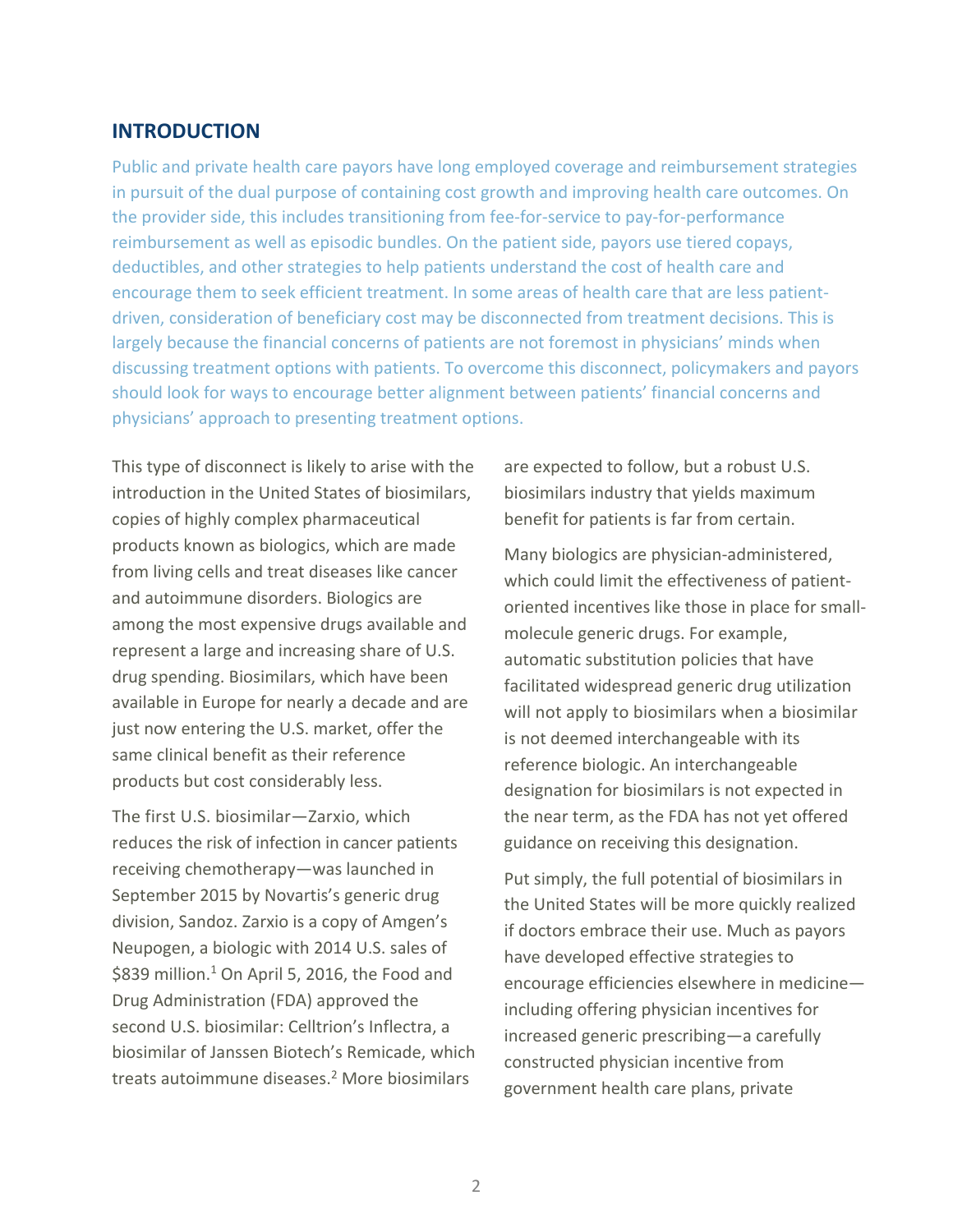insurance companies, and other payors could boost biosimilar utilization significantly, benefitting patients and the health care system as a whole. Because biosimilars are just becoming available in the United States, putting incentives for their utilization in place now would maximize these benefits in a manner consistent with broader trends in health care payment reform.

In this paper, I first discuss recent health care payment reforms as they relate to promoting health care quality and cost-effectiveness among physicians and patients. I then describe the biosimilars landscape in the United States and the promise that biosimilars hold but that may not be realized. Finally, I present a new proposal for payors to incentivize biosimilar utilization, thereby unlocking financial benefits for patients and taxpayers.

## **I. HEALTH CARE PAYMENT REFORM**

Dramatic payment reforms have been implemented across a wide spectrum of payors and services within the U.S. health care system. In recent years, as there has been increasing emphasis on health care quality, payment reforms have shifted toward incentives for providing high‐quality health care in a cost‐effective manner. In general, these incentives are geared toward providers and patients separately.

## **Provider Incentives**

Paying providers fairly for health care services in a manner that encourages quality and efficiency has been a goal of U.S. policymakers and health care experts for decades. In the standard fee-for-service model in the U.S. health care system, providers have a financial incentive to treat as many patients as possible, which can lead to potentially harmful overtreatment and unnecessary costs. This payment model is aptly described as "volume-driven."<sup>3</sup> Over the years, and with varying degrees of success, public and private payors have embraced strategies geared toward reducing the incentive for providers to pursue volume, thereby improving health care quality and promoting cost savings.

In the 1990s, health care payment reform was marked by a shift toward "managed care" strategies such as capitation, or per‐ person rather than per-service payments.<sup>4</sup> In the ensuing years, however, concerns arose that this model ignored quality<sup>5</sup> and that capitation created the financial incentive for providers to take on relatively healthy patients and avoid the sickest population.6 More recent payment reforms, under the umbrella of "value‐based purchasing," attempt to encourage quality while not incentivizing providers to shirk their responsibility to patients. These reforms include "bundled payments"—that is, a fixed payment per episode of care rather than per patient or per service—and pay‐for‐performance programs. Pay‐for‐ performance programs assess certain metrics, such as hospital readmissions, lab tests for specific diseases, and surgical and hospital‐acquired infections, in order to reward positive results, or penalize poor results. In addition to improvements in quality of care, cost savings are an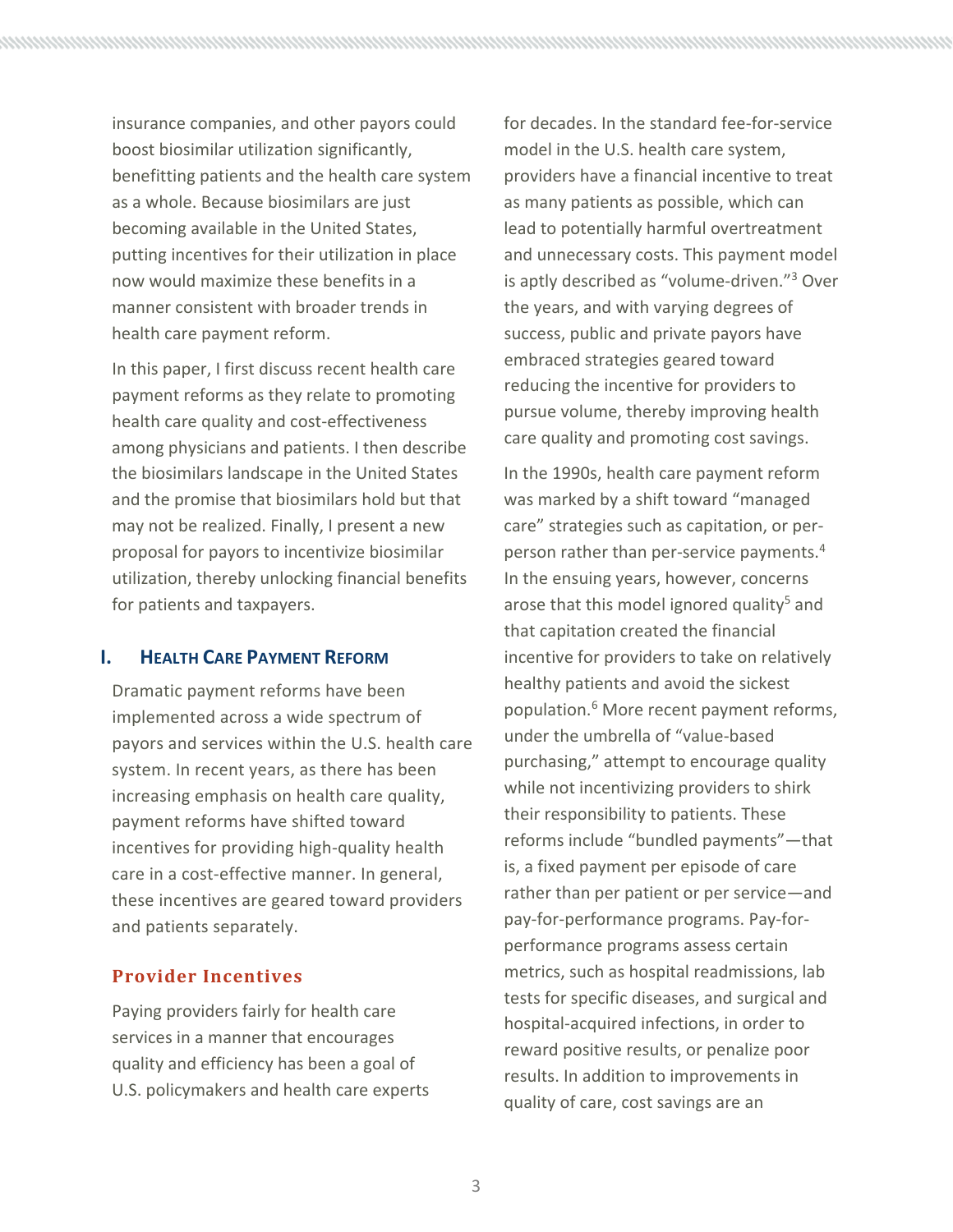important goal of value‐based programs. To effectively implement these programs, vast quantities of clinical and outcome data are required, but through the use of electronic medical records and health information technology broadly, these mechanisms are now in place for hospital systems and other large providers.

Private insurance companies and government health care programs have increasingly shifted toward value‐based purchasing. For example, value‐based programs comprise 30 percent of Aetna's medical spending and 20 percent of Blue Cross and Blue Shield companies' spending in 2015.<sup>7</sup> On the federal level, the Affordable Care Act (ACA) included a variety of payment reforms geared toward rewarding outcome improvement and cost containment. Most notable among these initiatives are accountable care organizations (ACOs). ACOs comprise doctors, hospitals, and other health care providers who coordinate care for Medicare patients, sharing in savings that result from "delivering high‐quality care and spending health care dollars more wisely."8 The Centers for Medicare and Medicaid Services (CMS) announced in January 2015 its goal to link 50 percent of Medicare payments to alternative payment models like ACOs by 2018.<sup>9</sup>

The ACA also established the Center for Medicare and Medicaid Innovation within CMS, and a host of demonstration projects related to performance and quality are currently underway. In addition, CMS gives bonus payments to Medicare Advantage plans based on quality ("star") ratings. The specific design traits of this program are controversial, but the intent is to reward insurers who achieve high marks on quality metrics across a range of criteria.

While assessments of the effectiveness of value‐based purchasing have shown mixed results,<sup>10</sup> there is general consensus about the worthiness of encouraging providers to pursue improved outcomes and cost savings. These goals also drive incentives for patient behavior.

#### **Patient Incentives**

Private and public payors have long employed various strategies such as deductibles, tiered copays, and provider networks to encourage patients to use the most cost‐effective health care services, particularly in outpatient care. For example, for a patient choosing an in‐network service in 2015, the average copay for a visit to the emergency room is  $$123;^{11}$  an urgent care center,  $$33;^{12}$  and a primary care physician, \$24.<sup>13</sup> These cost differentials serve as an incentive for someone not experiencing a dire emergency to obtain health care services in a more cost-effective manner than by going to the emergency room.

Another example is the average copay for generic drugs, which payors set much lower than the copay for brand drugs. While health plans employ automatic generic substitution, receiving a brand drug is still an option for patients, but a more expensive option, reflecting the underlying cost of the brand drug. In 2015, for health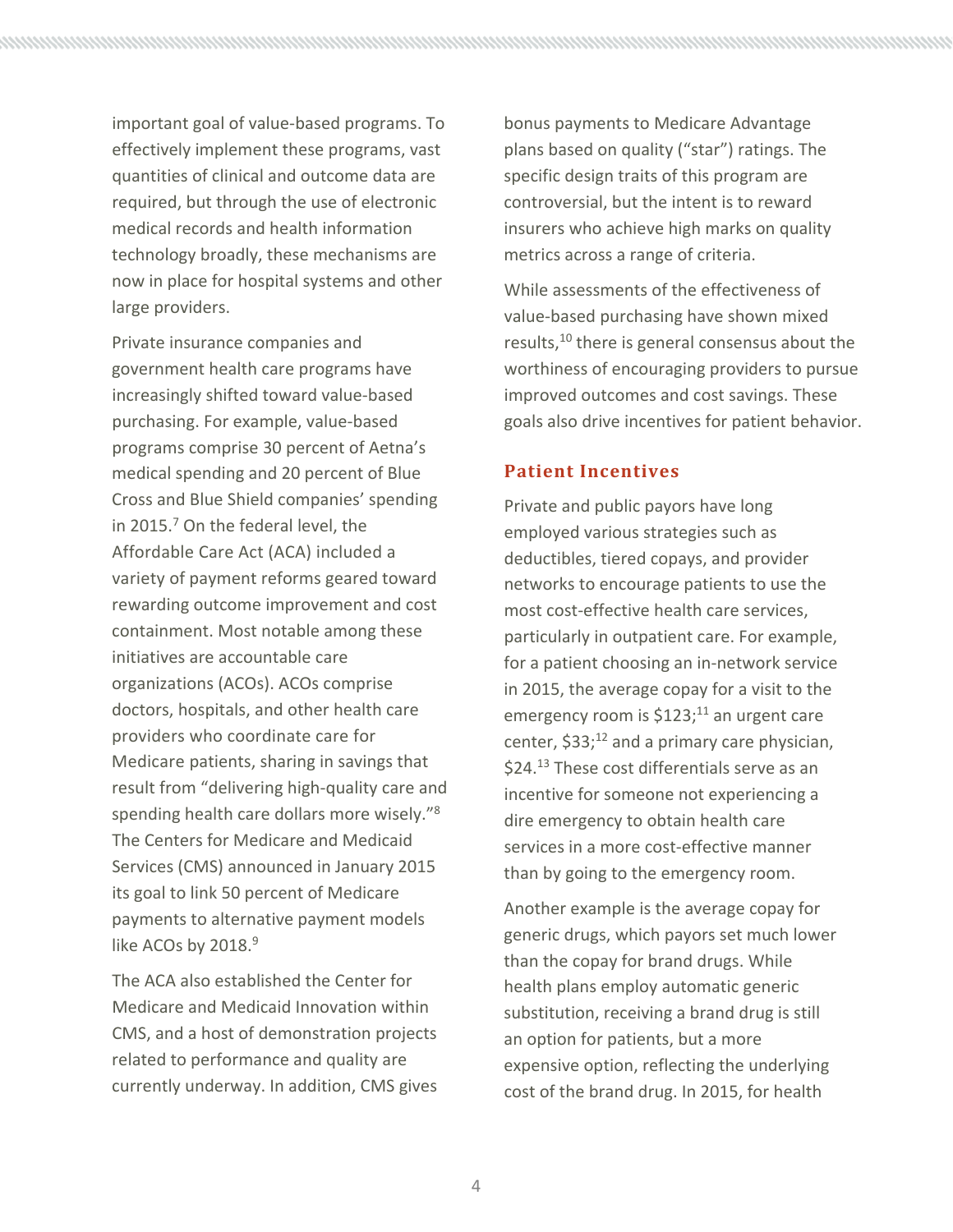plans with three or more drug tiers (that is, 81 percent of covered workers' plans<sup>14</sup>), the average copay for a generic (first‐tier) drug is \$11, while copays for drugs in the second, third, and fourth tiers average \$31, \$54, and \$93, respectively.<sup>15</sup> Among the top ten Medicare Part D plans, copays in 2015 ranged from \$0 to \$8 for preferred generics; \$2 to \$9 for non‐preferred generics; \$20 to \$45 for preferred brands (though three plans had a copay of 20 percent of the cost of a preferred brand); 35 percent to 50 percent of the cost of a non‐preferred brand (though three plans had set copays of \$40, \$85, and \$89, respectively, for non‐preferred brands); and 25 percent to 33 percent of the cost of a specialty drug.<sup>16</sup>

Broadly speaking, many of the innovative health insurance copay, coinsurance, and deductible design innovations are captured by value‐based insurance design (VBID) strategies that seek to optimize patient out‐ of‐pocket costs to reflect the patients' willingness to pay and the value inherent in a given health care product or service. For example, insurers utilizing these strategies may lower (or eliminate) the copay on a medicine shown to be highly effective in preventing a costly hospital admission if patients are shown to increase their adherence to the drug when their out‐of‐ pocket costs decrease.

While VBID and other strategies show promise, there is a limit to the usefulness of such incentives because patients understandably tend to delegate significant decision‐making to

their physicians. One reason for this ceding of authority is the "informational disadvantage" of patients relative to doctors—a disadvantage that some health economists argue can be addressed through patient incentives.<sup>17</sup> But, the inclination to delegate authority is more easily—and appropriately—overcome with patient incentives in some health care arenas than others. In the context of highly complex care, it would be neither simple nor appropriate to incentivize patients to take decision‐making in their own hands because the "informational disadvantage" in these cases arises from the extensive education and training physicians receive. But, when patients rely on doctors' choices for them, a natural gap can exist between doctors' priorities and patients' interests—particularly patients' financial interests. This gap can be addressed with physician incentives geared toward promoting patients' interests.

## **Aligning Physician Decisions with Patient Interests**

In keeping with the movement in health care payment reform toward rewarding providers who meet outcome metrics that improve quality and save money, payors should also consider incentives that encourage physicians to help patients pursue treatments that require lower out‐ of‐pocket expenses. Survey research has found that while physicians *believe* it is important to control out‐of‐pocket expenses for patients, they seldom or never consider themselves familiar with patients' drug formularies or likely copays.18 Carefully constructed physician incentives could result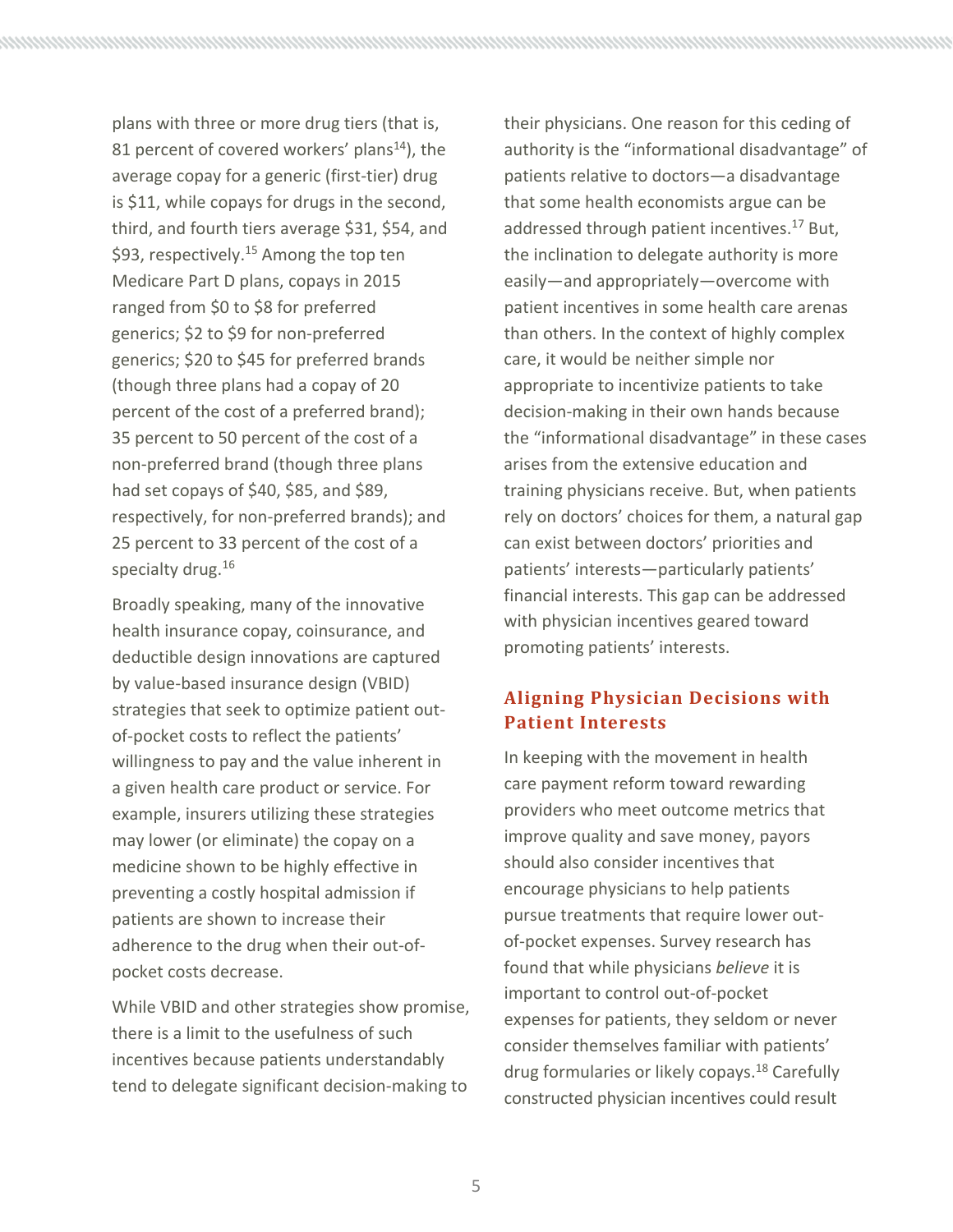6

in better alignment between a patient's financial concerns and the physician's approach to reviewing treatment options.

A key example of the utility of this type of incentive lies in the nascent U.S. biosimilars market. Biosimilars have the potential to offer significant cost savings. But, even though the benefits will accrue to patients through lower coinsurance costs and lower premiums, physicians can have a significant impact on biosimilar utilization, for reasons explained above. This is the exact type of situation in which a well-crafted prescriber-focused incentive could help inform and align physicians' behaviors with patients' financial interests and the societal objective of achieving efficiencies in the health care industry.

# **II. THE PROMISE OF BIOSIMILARS Biosimilars in the United States**

Biologics comprise 28 percent (roughly \$92 billion) of U.S. drug spending,  $19$  and spending on these highly complex products is projected to increase dramatically in the coming years.20 Because biosimilars are expected to be priced lower than their reference biologics, the savings opportunity from biosimilars is huge. Indeed, when a U.S. pathway for biosimilars was established in the ACA in 2010, biosimilars were expected to bring substantial savings to the U.S. health care system.<sup>21</sup> These products have been available for nearly a decade in Europe, where biosimilar prices average 10–35 percent lower than reference product prices.<sup>22</sup> However, as time has passed, uncertainty about the

robustness of the U.S. biosimilars market has grown. Some experts still predict large biosimilar savings, $^{23}$  but others are tempering expectations.<sup>24</sup>

Because competition drives lower prices, the more competition there is in the biosimilars market, the greater the savings will be. To predict how much biosimilar competition to expect, in February 2015, I modeled the viability of the U.S. biosimilars industry.<sup>25</sup> My results showed that moderate competition for blockbuster biologics is likely, but a large number of biologics (and thus a significant share of biologic spending) may escape biosimilars' positive competitive pressures.

Indeed, biosimilars of the largest biologics are currently on their way to market, with the FDA working with 51 biosimilar development programs.26 Once available, these biosimilars will bring substantial savings to patients, taxpayers, and the U.S. health care system. But action is needed if we want a robust industry similar to the small‐molecule generic drug industry, with broad competition and savings.

## **Impediments to Biosimilars**

Unlike small‐molecule generic drugs, biosimilars are costly and time‐consuming to develop, requiring an estimated 8–10 years and \$100 million–\$200 million in research and development (R&D) costs.<sup>27</sup> In addition, there are regulatory, statutory, and market impediments with which biosimilar manufacturers have to contend.

On October 30, 2015, CMS issued a Final Rule that groups all biosimilars for a given reference product in one Medicare Part B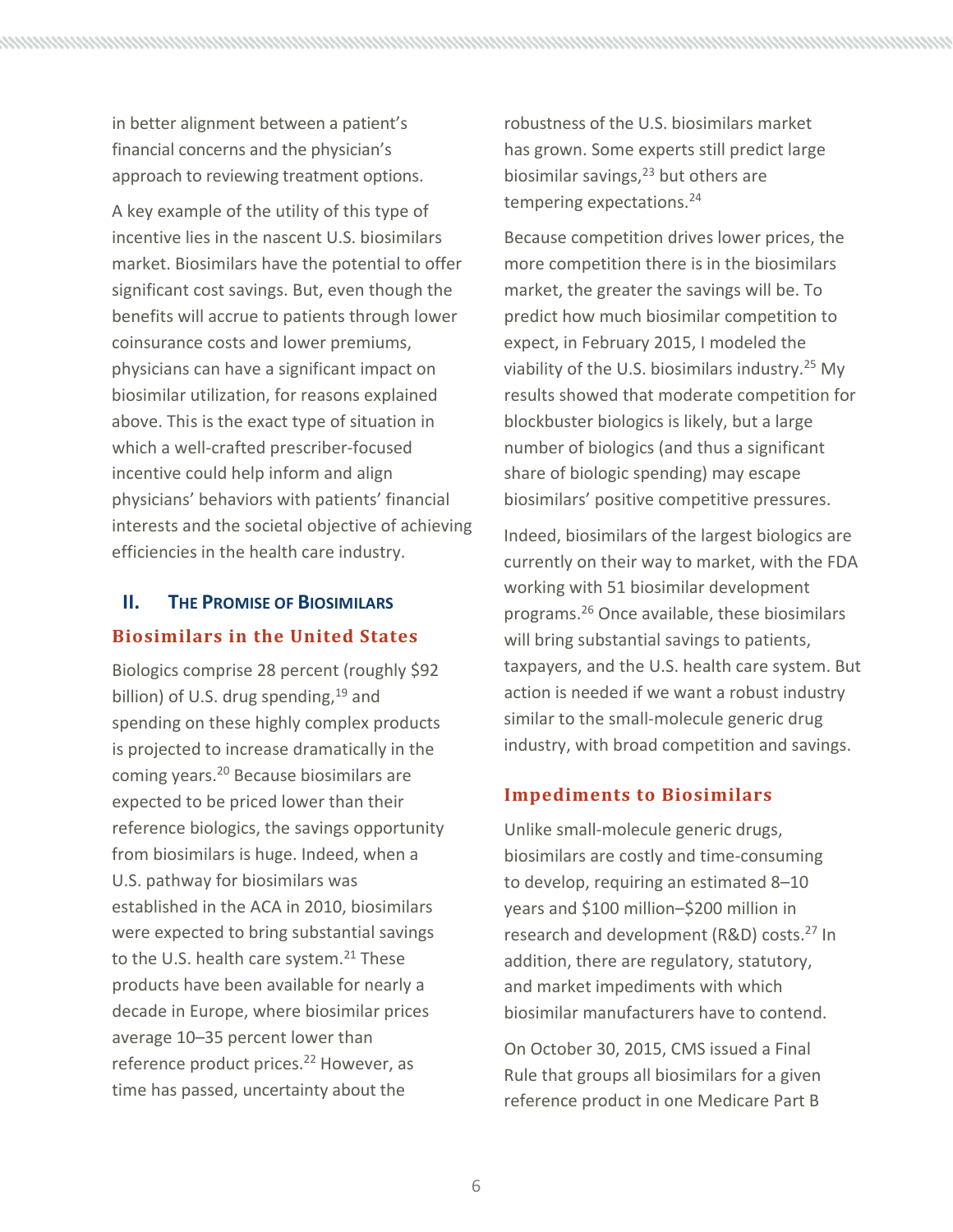reimbursement code, thereby setting reimbursement at a blended average of the biosimilars' prices. Stakeholders argued that this would discourage biosimilar manufacturers from entering the market, due to the limitations this policy would impose on a manufacturer's ability to affect reimbursement.28 But CMS finalized the policy as originally proposed.

In August 2015, the FDA released its long‐ awaited proposal on biosimilar naming, announcing its intention to give each biosimilar a random four‐letter suffix to differentiate it from the reference biologic and from other biosimilars—a naming convention that does not prioritize biosimilar utilization and that breaks with the European practice of using the same international nonproprietary name for a reference biologic and its follow‐on products.

Ultimately, a biosimilar manufacturer must weigh the costs, time, and manifold uncertainties involved in bringing a biosimilar to market and decide whether to proceed. This decision will depend on whether the future sales of that product will allow the manufacturer to "break even"—that is, recoup development costs. My February 2015 study presented the results of a break‐even analysis that tested the economic viability of biosimilars in the United States in a base‐case scenario and two alternative scenarios: 1) a scenario in which potential regulatory and market constraints limit biosimilar market share, and 2) a scenario with favorable market conditions in the form of lower R&D costs.

Even in the scenario with better market conditions, I found that only the largest biologics would attract biosimilar competition. While there will be substantial benefit from these biosimilars, the potential savings from a broader array of biosimilars will be limited without encouragement.

In light of this, payors—public and private alike—need more tools and strategies to encourage biosimilar utilization and maximize the savings and benefits for patients and taxpayers. In addition to formulary strategies and other tools that payors can employ, payors could look physicians to help drive biosimilar utilization and unlock these benefits.

# **III. PHYSICIAN INCENTIVES FOR BIOSIMILAR UTILIZATION**

One way that policymakers and payors could encourage physicians to use biosimilars, in addition to promoting physician education around biosimilars, is by rewarding them for doing so. Private payors already use these types of payments to reward physicians' generic drug prescribing. For example, Excellus BlueCross BlueShield in New York offered higher office‐visit payments for physician groups that increased generic prescribing by at least 5 percent, an incentive that reportedly resulted in a 10–12 percent reduction in patients' out-of-pocket expenses.<sup>29</sup>

It would, of course, be necessary to construct biosimilar utilization incentives to ensure that they serve their intended purpose—to encourage better alignment between patients' financial concerns and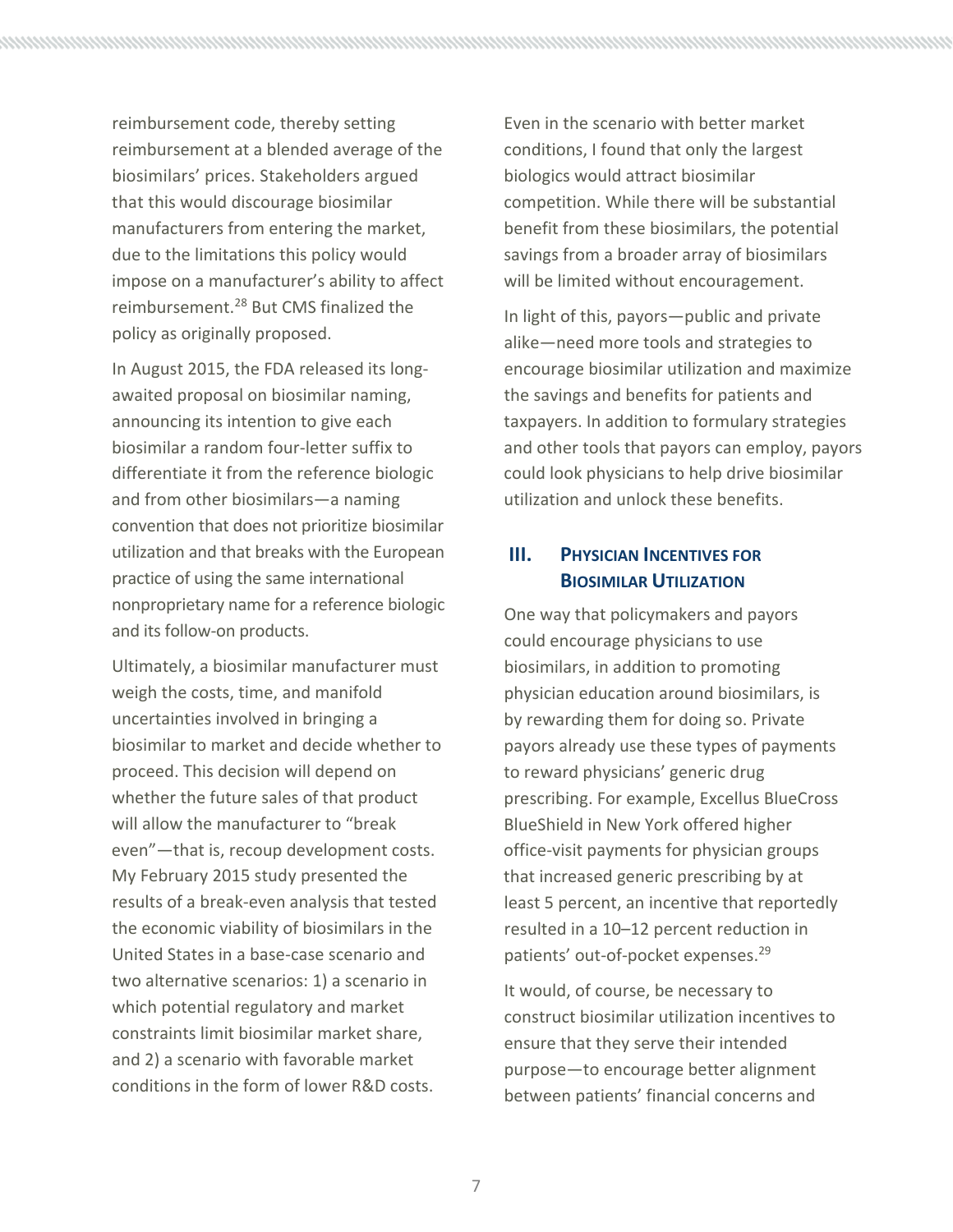physicians' approach to presenting treatment options. In addition, the legal implications of incentives would need to be carefully considered. The federal anti‐ kickback statute prohibits any entity from providing an inducement in return for federal health care program business, with the exception of specific "safe harbor" regulations. But, as a March 2015 *PLOS Medicine* article explained, these restrictions do not apply in all circumstances:

> The [federal] anti‐kickback statute clearly precludes Medicare Part D insurance providers and Medicaid managed care organizations [MCO] from offering physicians financial incentives to prescribe . . . follow‐on biologics. Its reach beyond these programs, though, is limited in two respects. First, the anti‐kickback statute exempts "any amount paid by an employer to an employee" so hospitals and managed care organizations that employ physicians can safely incorporate generic drug and follow‐on biologic prescribing as a measure in their pay‐for‐performance schemes. Second, the anti‐kickback statute does not prohibit physicians from accepting prescribing bonuses from private health plans.<sup>30</sup>

In order for Medicare Part D and Medicaid MCO patients to benefit from a physician incentive, policymakers may need to create a safe harbor for these payors. In Medicare Part B, where the majority of biologics in Medicare are used, federal reimbursement

for biosimilars would need to be amended. The ACA already includes a provision to guard against a financial incentive in Part B for physicians to choose reference biologics over biosimilars. This provision could be modified to offer a small financial incentive for physicians to choose biosimilars.

Part B reimbursement for doctors is set at the average sales price (ASP) of a product plus 6 percent of the ASP to compensate for acquisition and handling. The ACA set biosimilar reimbursement at the biosimilar's own ASP plus 6 percent of the reference product's ASP. Since a reference biologic's ASP would likely be higher than a biosimilar's ASP, this provision removes any incentive for a physician to earn more by using a reference biologic and receiving 6 percent of a higher amount. If a biosimilar were instead reimbursed at its ASP plus 8 percent of the reference product's ASP, it would create a financial incentive for physicians to use biosimilars.

Even with legal concerns addressed, there are ethical considerations that would need to be carefully considered in constructing physician incentives. As the authors of the recent *PLOS Medicine* article note, payments "for initiating treatment‐naïve patients . . . could prompt unnecessary treatment or preclude clinically preferable treatment."31 The appropriateness of a physician incentive may need to be assessed on a product‐by‐ product basis. But, considering the savings that biosimilars could offer to patients, it is well worth the effort to create well-crafted incentives for biosimilar utilization.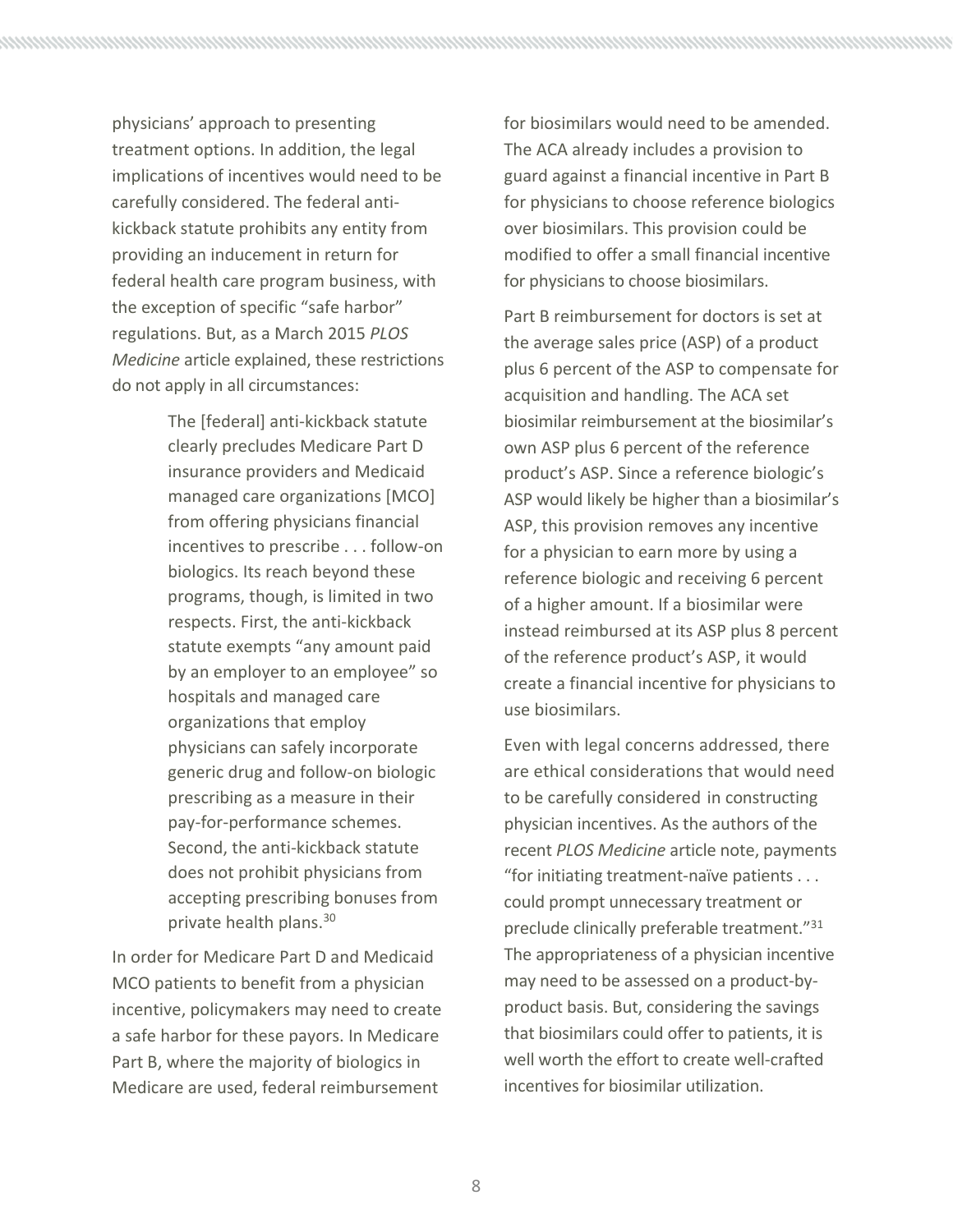## **CONCLUSION**

With health care spending again on the rise, it is all the more important to pursue incentives aimed at increasing value within the health care sector. While many reforms have been implemented across the sector, cost-saving biosimilar utilization may not be fully realized unless physician and patient incentives are better aligned. Payors, seeking to improve the value of care through the use of appropriate

incentives, are well situated to facilitate the growth of biosimilars. Because higher utilization of biosimilars will drive competition in the market, incentivizing their utilization will have the downstream effect of increasing the robustness of the biosimilars market overall, further benefiting U.S. patients and the health care system.

## **ABOUT THE AUTHOR**

Alex Brill is the CEO of Matrix Global Advisors, an economic policy consulting firm. He is also a research fellow at the American Enterprise Institute and in 2010 served as an advisor to the Simpson-Bowles Commission. Previously, he was chief economist and policy director to the House Ways and Means Committee. Prior to his time on the Hill, he served on the staff of the President's Council of Economic Advisers.

This report was sponsored by the Pharmaceutical Care Management Association (PCMA). The author is solely responsible for the content. Any views expressed here represent only the views of the author.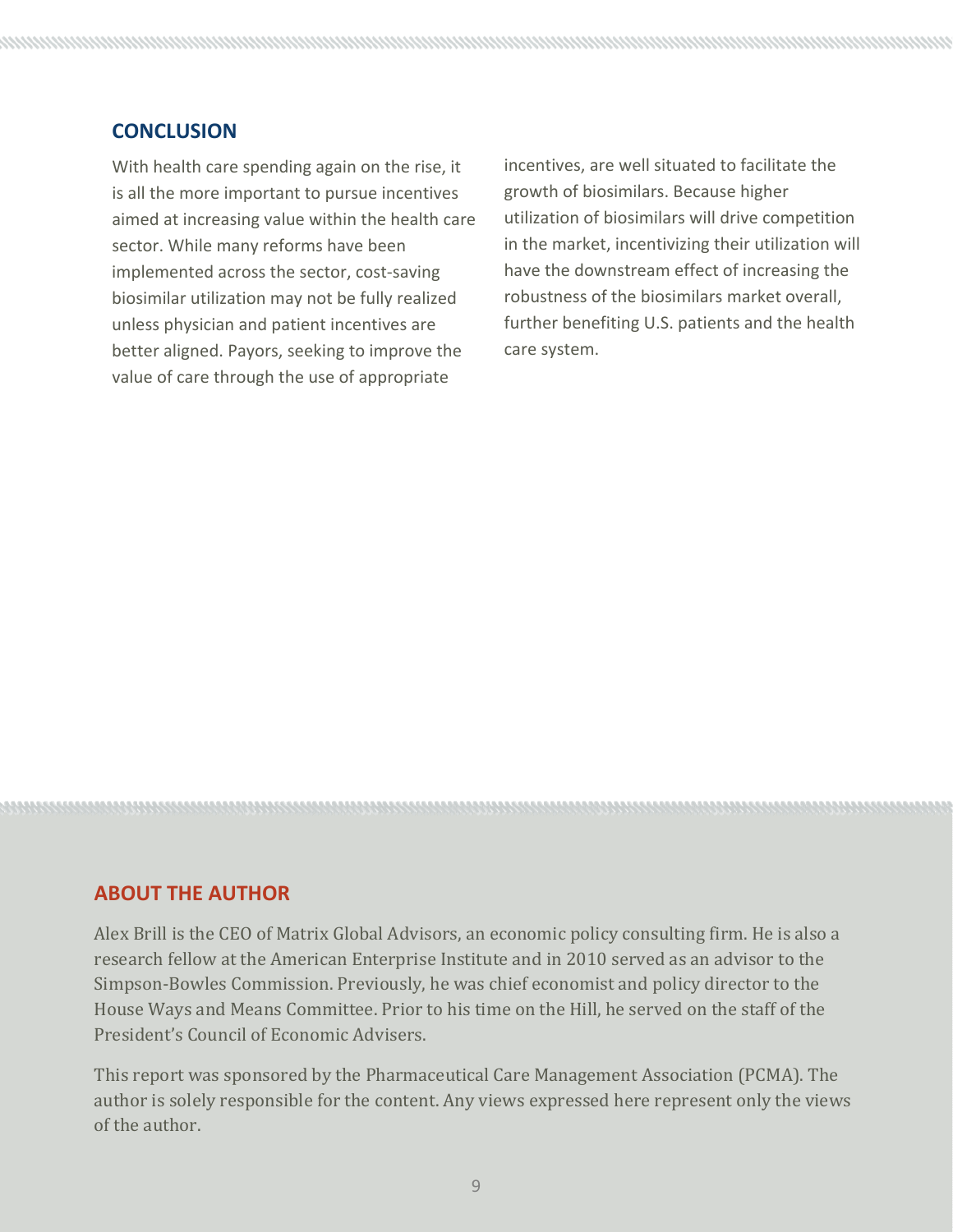#### **NOTES**

<sup>1</sup> Amgen Inc., "Amgen's 2014 Revenues Increased 7 Percent to \$20.1 Billion and Adjusted Earnings Per Share (EPS) Increased 14 Percent to \$8.70," news release, January 27, 2015, available at www.prnewswire.com/news‐ releases/amgens‐2014‐revenues‐increased‐7‐percent‐to‐201‐billion‐and‐adjusted‐earnings‐per‐share‐eps‐ increased‐14‐percent‐to‐870‐300026586.html.

<sup>2</sup> Food and Drug Administration, "FDA Approves Inflectra, a Biosimilar to Remicade," news release, April 5, 2016.

<sup>3</sup> Network for Regional Healthcare Improvement (NRHI), "From Volume to Value: Transforming Health Care Payment and Delivery Systems to Improve Quality and Reduce Costs," *NRHI Healthcare Payment Reform Series* (January 2009), available at www.nrhi.org/uploads/nrhi‐paymentreformprimer.pdf.

<sup>4</sup> *Health Affairs*, "Pay‐for‐Performance," *Health Policy Brief* (October 11, 2012), available at

www.healthaffairs.org/healthpolicybriefs/brief\_pdfs/healthpolicybrief\_78.pdf.  $<sup>5</sup>$  Ibid.</sup>

<sup>6</sup> NRHI, "From Volume to Value: Transforming Health Care Payment and Delivery Systems to Improve Quality and Reduce Costs."

<sup>7</sup> Bruce Japsen, "Value-Based Care Will Drive Aetna's Future Goals," Forbes.com, May 15, 2015, available at www.forbes.com/sites/brucejapsen/2015/05/15/value‐based‐care‐may‐drive‐aetna‐bid‐for‐cigna‐or‐humana; and Blue Cross Blue Shield Association, "Transforming Healthcare Delivery: A Pathway to Affordable, High‐Quality Care in America, 2015," available at www.bcbs.com/why‐bcbs/pathway‐to‐better‐

health/transforming healthcare delivery white paper 2015.pdf.

<sup>8</sup> Centers for Medicare and Medicaid Services (CMS), "Accountable Care Organizations," update January 6, 2015, available at www.cms.gov/Medicare/Medicare‐Fee‐for‐Service‐Payment/ACO/index.html.

<sup>9</sup> CMS, "Better Care. Smarter Spending. Healthier People: Paying Providers for Value, Not Volume," news release, January 26, 2015, available at www.cms.gov/Newsroom/MediaReleaseDatabase/Fact‐sheets/2015‐Fact‐sheets‐ items/2015‐01‐26‐3.html.

<sup>10</sup> See, for example, Cheryl L. Damberg, Melony E. Sorbero, Susan L. Lovejoy, Grant Martsolf, Laura Raaen, and Daniel Mandel, *Measuring Success in Health Care Value‐Based Purchasing Programs: Findings from an Environmental Scan, Literature Review, and Expert Panel Discussions*, RAND Corporation research report, 2014, available at www.rand.org/content/dam/rand/pubs/research\_reports/RR300/RR306/RAND\_RR306.pdf.

<sup>11</sup> Corporate Executive Board and HighRoads, *2015 Medical Plan Trends and Observations Report*.  $12$  Ibid.

<sup>13</sup> Kaiser Family Foundation and Health Research & Educational Trust, *2015 Employer Health Benefits Survey*, September 22, 2015.

 $14$  Ibid.

 $15$  Ibid.

<sup>16</sup> MedPAC, *Report to the Congress: Medicare Payment Policy*, chapter 14, "Status Report on Part D," March 2015. <sup>17</sup> Peter Zweifel and Willard G. Manning, "Moral Hazard and Consumer Incentives in Health Care," in *Handbook of Health Economics, Volume 1*, ed. A. J. Culyer and J. P. Newhouse (Amsterdam: Elsevier Science B.V., 2000), 454. <sup>18</sup> William H. Shrank, Henry N. Young, Susan L. Ettner, Peter Glassman, Steven M. Asch, and Richard L. Kravitz, "Do the Incentives in 3‐Tier Pharmaceutical Benefit Plans Operate as Intended? Results from a Physician Leadership Survey," *The American Journal of Managed Care* 11, no. 1 (January 2005): 16–22.

<sup>19</sup> IMS Institute for Healthcare Informatics, "Medicine Use and Shifting Costs of Healthcare: A Review of the Use of Medicines in the United States in 2013," April 2014.

<sup>20</sup> Prime Therapeutics, "Report on Prescription Drug Costs," 2014.

<sup>21</sup> Congressional Budget Office, "Cost Estimate for S. 1695 Biologics Price Competition and Innovation Act of 2007," June 25, 2008.

<sup>22</sup> Fiona M. Scott Morton, Ariel Dora Stern, and Scott Stern, "Biosimilars: Theory, Empirics, and Policy Implications," working paper, May 15, 2014.

<sup>23</sup> See, for example, Andrew W. Mulcahy, Zachary Predmore, and Soeren Mattke, "The Cost Savings Potential of Biosimilar Drugs in the United States," RAND Corporation, November 2014.